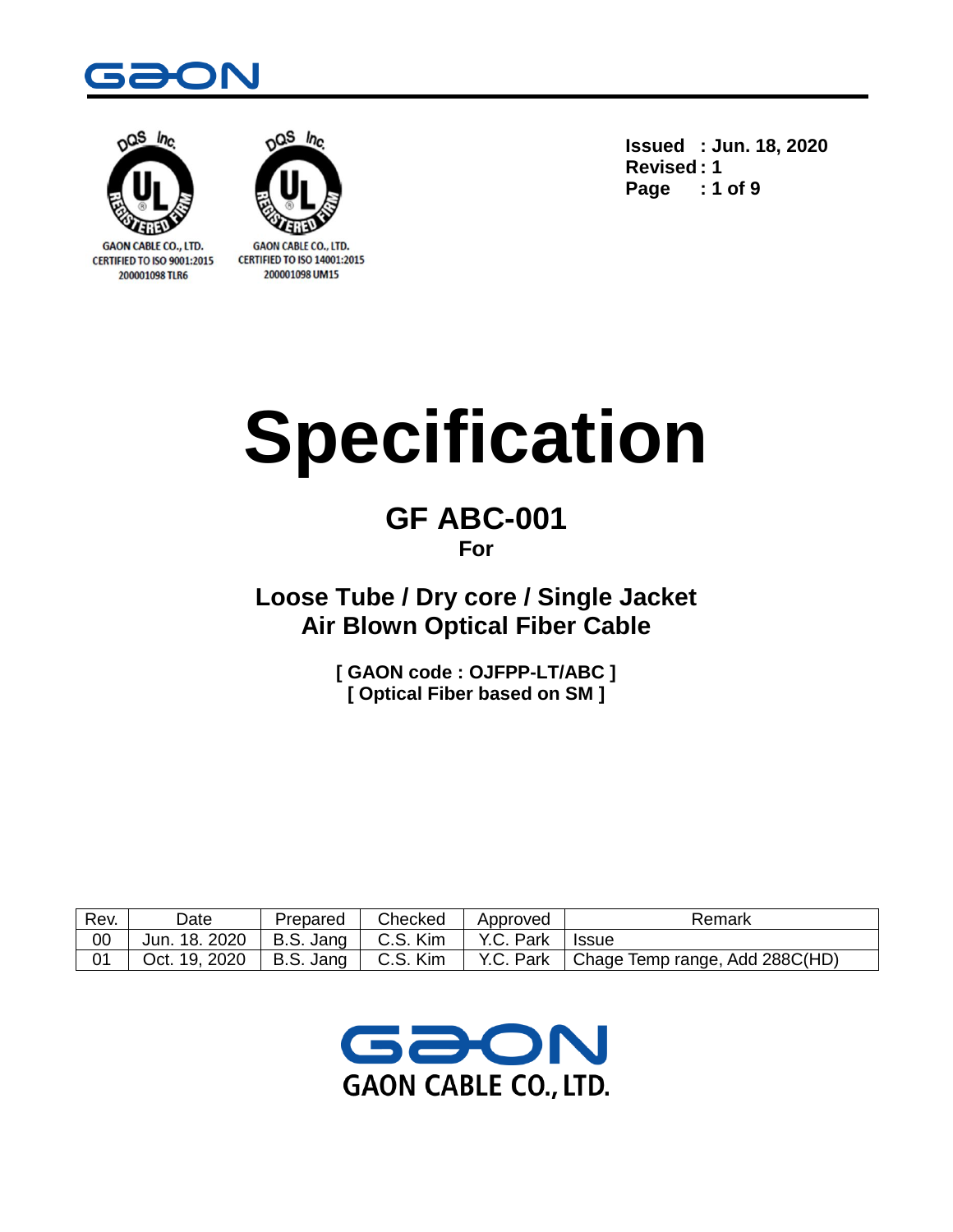

#### **1. Scope**

#### **1.1 Application**

**This specification covers the general requirements for the optical fiber telecom. The cable intended for outdoor applications installed in microduct by air blown method.**

#### **1.2 Cable Description**

**The cable core consist of color coded fibers, thixotropic jelly filled, color coded loose tubes, Filler(if necessary), SZ-stranded around the dielectric central strength member with water blocking yarn(s).**

#### **Non-Armor / Single Jacket**

**The cable structure is completed by the application of core binder yarn(s), which with the core, are covered by an outer PE jacket.**

- **2. Optical Fiber**
	- **2.1 Construction of the fibers**



**2.2 The operating wavelength region of single-mode is 1310, 1383, 1550nm**

#### **2.3 Material of the Fibers**

**The fiber shall be made from high grade silica glasses and the coating shall be made from UV curable acrylate material. A protective UV cured acrylate coating shall be applied over the fiber cladding and it shall be able to removed mechanically or chemically.**

- **Core : Silica (SiO2) Doped with Germanium Dioxide (GeO2)**
- **Cladding : Silica (SiO2)**
- **Coating : Dual Layers of UV curable acrylate ( or equivalent )**

**2.4 Environmental conditions ; Temperature & Humidity**

- **Operation : - 30 to +70** ℃**(- 40 to 158**℉**)**
- **Installation : - 10 to +60** ℃**( 14 to 140**℉**)**
- **Storage : - 30 to +70** ℃**(- 40 to 158**℉**)**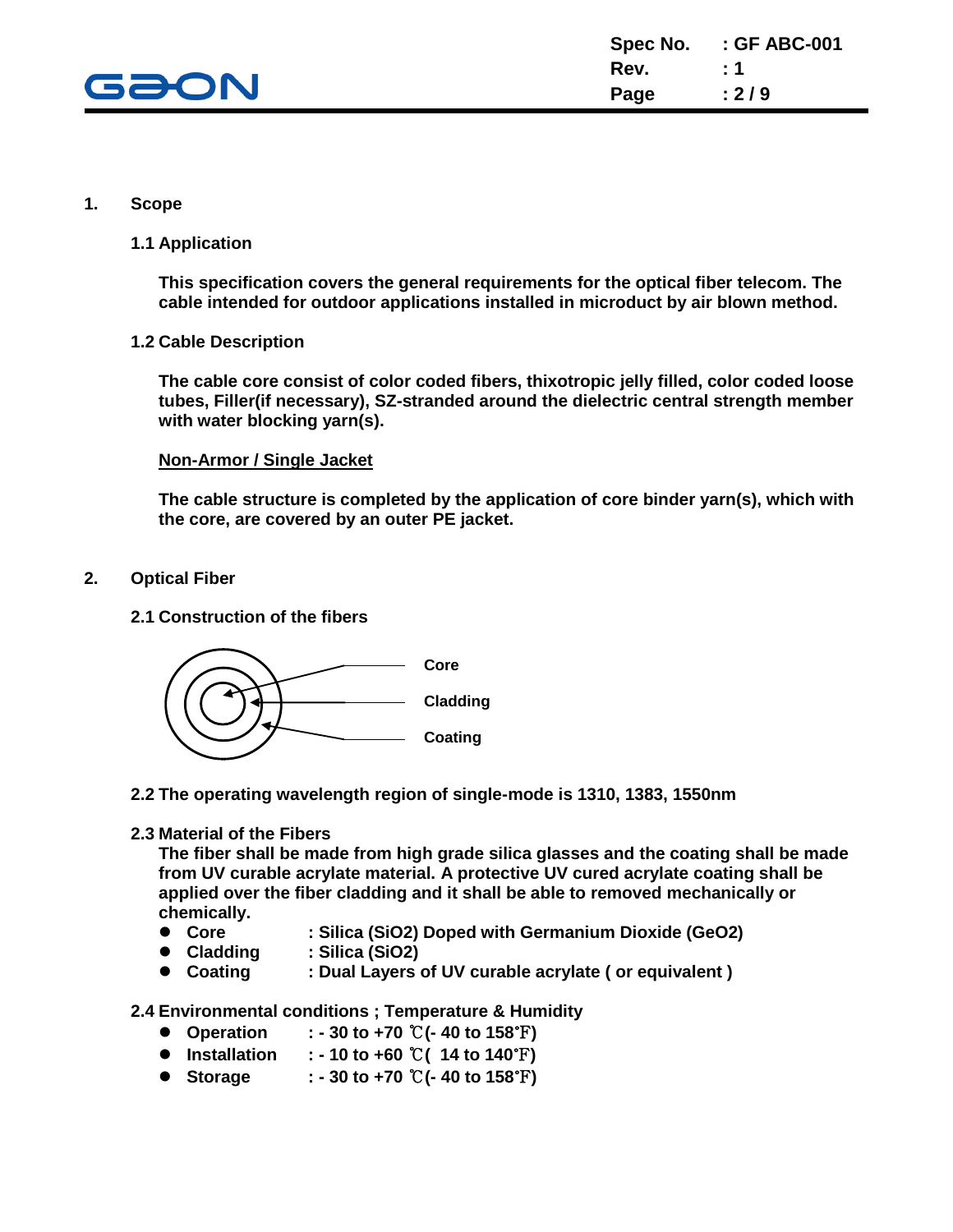

#### **2.5 The optical, geometrical and mechanical performance of the optical fiber shall be in accordance with Table 1 (below).**

| (optical, geometrical & mechanical performance)  |               |                                        |                                                                |  |  |  |  |
|--------------------------------------------------|---------------|----------------------------------------|----------------------------------------------------------------|--|--|--|--|
| <b>Items</b>                                     | <b>Unit</b>   |                                        | <b>Specification</b>                                           |  |  |  |  |
| <b>Type of Fiber</b>                             |               | <b>ITU-T G.652D</b>                    | <b>ITU-T G.657A1</b>                                           |  |  |  |  |
| <b>Mode Field Diameter</b><br>(@1310nm)          | um            | $9.2 \pm 0.4$                          | $8.9 \pm 0.4$                                                  |  |  |  |  |
| <b>Attenuation co-efficient</b>                  | dB/km         |                                        | ≤ 0.35 $@$ 1310 nm<br>≤ 0.35 $@$ 1383 nm<br>≤ 0.25 $@$ 1550 nm |  |  |  |  |
| <b>Chromatic Dispersion</b>                      | ps/nm.km      | ≤ 3.5 @ 1285~1330 nm<br>≤ 18 @ 1550 nm |                                                                |  |  |  |  |
| <b>Zero Dispersion</b><br>Wavelength             | nm            | $1300 - 1324$                          |                                                                |  |  |  |  |
| <b>Zero Dispersion Slope</b>                     | $ps/nm2$ .km  | $\leq 0.092$                           |                                                                |  |  |  |  |
| <b>Cut-off Wavelength</b><br>(Acc, cabled fiber) | nm            | $≤ 1260$                               |                                                                |  |  |  |  |
| <b>Mode field Concentricity</b><br><b>Error</b>  | um            | $\leq 0.6$                             |                                                                |  |  |  |  |
| <b>Cladding Diameter</b>                         | um            |                                        | $125 \pm 1.0$                                                  |  |  |  |  |
| <b>Cladding Non-circularity</b>                  | $\frac{0}{0}$ | $≤ 1.0$                                |                                                                |  |  |  |  |
| <b>Coating Diameter</b>                          | um            |                                        | $250 \pm 15$                                                   |  |  |  |  |
| <b>Proof test (Nom)</b>                          | kpsi          |                                        | 100                                                            |  |  |  |  |

**Table 1 Characteristics for SM fiber**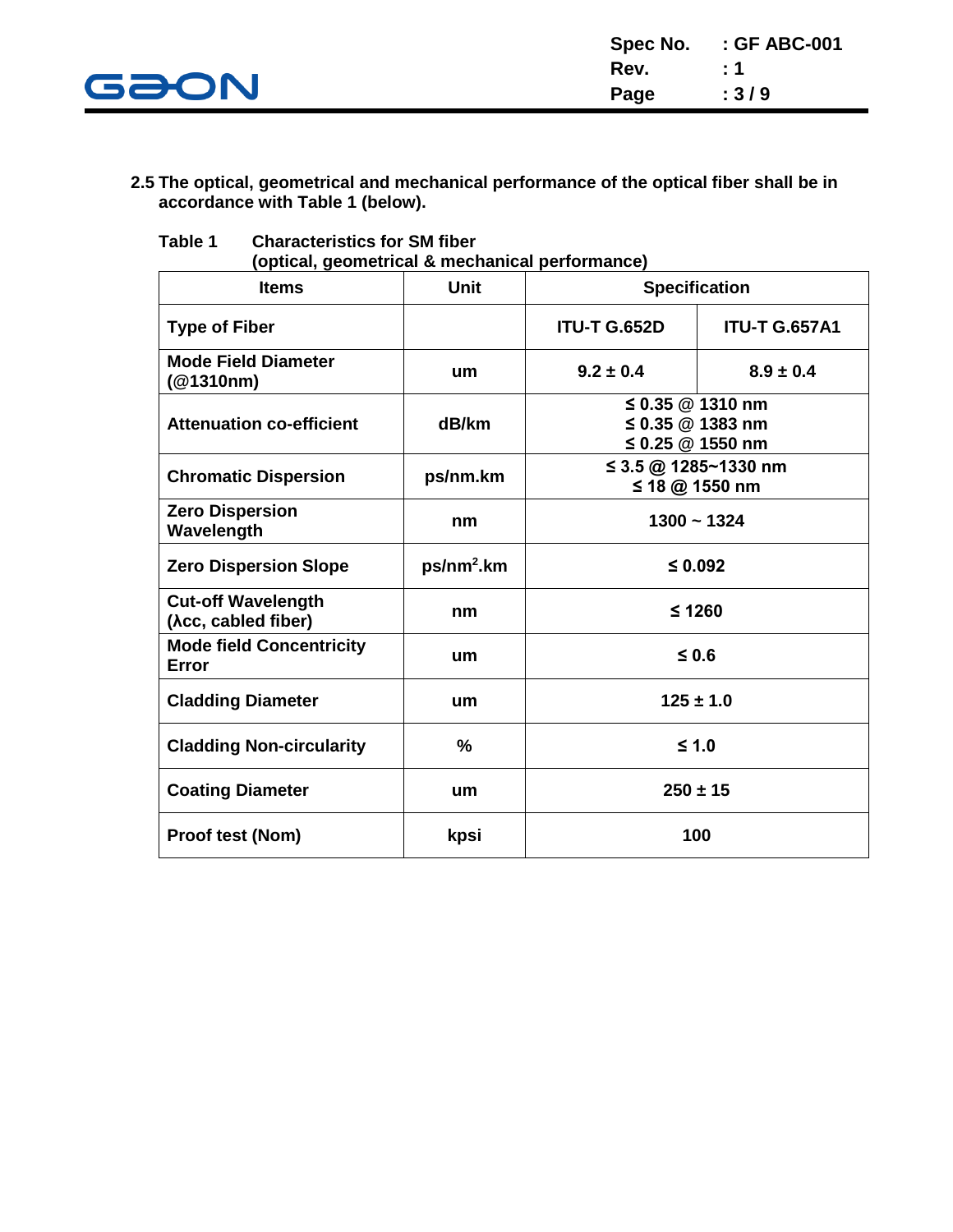

#### **3. Cable Construction**

#### **3.1 The construction of the cable shall be in accordance with Table 2 (below).**

#### **Table 2-1 Construction of the cable**

| <b>Items</b>                         | <b>Description</b>                                                                                                        |
|--------------------------------------|---------------------------------------------------------------------------------------------------------------------------|
| Fiber type                           | See Table 1                                                                                                               |
| No. of fibers                        | Max. 288                                                                                                                  |
| Loose buffer tube                    | Made of PBTP (Polybutylene Terephthalate)                                                                                 |
| Type of inner jelly                  | Thixotropic type Jelly Compound (in L/T)                                                                                  |
| <b>Filler</b>                        | Natural color PE rod(s)<br>If necessary, the Filler use for a circular-section core.<br>(To make good core configuration) |
| <b>Central strength</b><br>member    | FRP (If necessary, PE coating)                                                                                            |
| <b>Water blocking</b><br>material    | Water blocking yarn(s) around the CSM<br>(To prevent the ingress of water)                                                |
| <b>S-Z Stranding</b><br>(Cable core) | The required numbers of loose tube and filler rod are S-Z stranded<br>tightly around the CSM.                             |
| Core binder yarn                     | Water blocking core binder yarn(s)                                                                                        |
| <b>Ripcord</b>                       | One rip cord (To provide easy cable entry)                                                                                |
| Outer jacket                         | <b>Black colored PE</b>                                                                                                   |

#### **Table 2-2 Construction of the cable in detail**

| <b>Items</b>                          | <b>Description</b>          |              |    |              |                           |          |          |               |                             |     |     |
|---------------------------------------|-----------------------------|--------------|----|--------------|---------------------------|----------|----------|---------------|-----------------------------|-----|-----|
| <b>Cable type</b>                     |                             |              |    |              | Standard (SD), Micro (MC) |          |          | Micro<br>(MC) | <b>High density</b><br>(HD) |     |     |
| No. of fibers                         | 12                          | 24           | 36 | 48           | 60                        | 72       | 96       | 144           | 96                          | 144 | 288 |
| No. of fibers per tube                | $12 \,$                     | $12 \,$      | 12 | 12           | 12                        | 12       | 12       | 12            | 24                          | 24  | 24  |
| No. of loose tube                     | 1                           | $\mathbf{2}$ | 3  | 4            | 5                         | 6        | 8        | 12            | 4                           | 6   | 12  |
| No. of filler                         | 5                           | 4            | 3  | $\mathbf{2}$ | 1                         | $\bf{0}$ | $\bf{0}$ | 0             | $\mathbf{2}$                | 0   | 0   |
| Loose tube diameter<br>$(Nom.$ mm $)$ | 1.45<br>1.7 (SD), 1.45 (MC) |              |    | 2.2          |                           |          |          |               |                             |     |     |
| Cable diameter                        | See Appendix 2              |              |    |              |                           |          |          |               |                             |     |     |
| <b>Cable weight</b>                   | See Appendix 2              |              |    |              |                           |          |          |               |                             |     |     |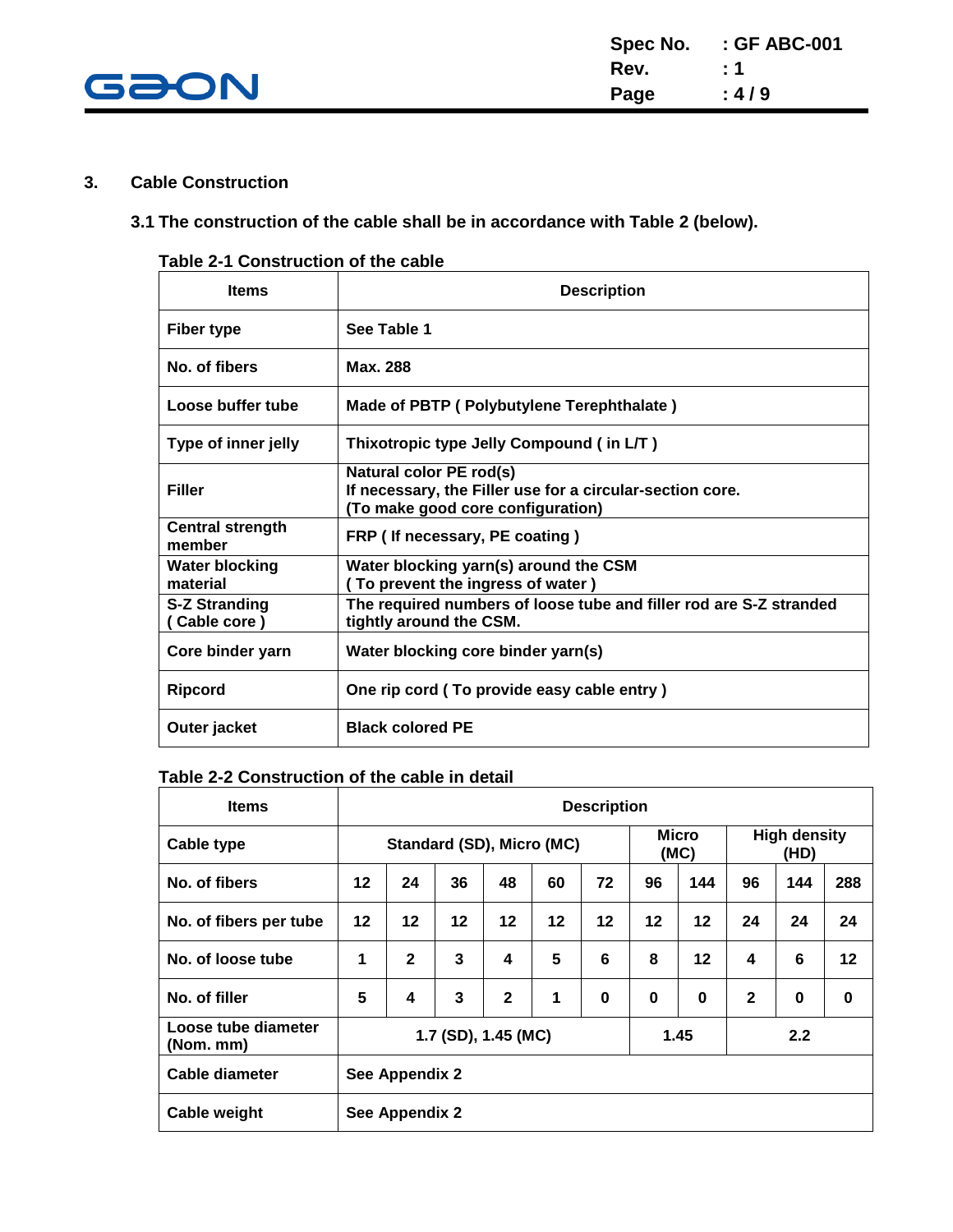

- **4. Fiber & Loose tube Identification**
	- **4.1 The color code of the loose tubes and the individual fibers within each loose tube shall be accordance with Table 3 (below).**

| <b>No</b>      | <b>Color</b>  | <b>No</b> | <b>Color</b>                 |
|----------------|---------------|-----------|------------------------------|
| 1              | <b>Blue</b>   | 13        | Blue + Single dot marking    |
| $\mathbf{2}$   | Orange        | 14        | Orange + Single dot marking  |
| 3              | Green         | 15        | Green + Single dot marking   |
| 4              | <b>Brown</b>  | 16        | Brown + Single dot marking   |
| 5              | Gray          | 17        | Gray + Single dot marking    |
| 6              | <b>White</b>  | 18        | White + Single dot marking   |
| $\overline{7}$ | <b>Red</b>    | 19        | Red + Single dot marking     |
| 8              | <b>Black</b>  | 20        | Natural + Single dot marking |
| 9              | Yellow        | 21        | Yellow + Single dot marking  |
| 10             | <b>Violet</b> | 22        | Violet + Single dot marking  |
| 11             | <b>Pink</b>   | 23        | Pink + Single dot marking    |
| 12             | Aqua          | 24        | Aqua + Single dot marking    |

**Table 3-1 Color code of the fibers**

| Table 3-2 Color code of the loose buffer tubes |
|------------------------------------------------|
|------------------------------------------------|

| <b>No</b>    | <b>Color</b> | <b>No</b> | <b>Color</b>  |
|--------------|--------------|-----------|---------------|
|              | <b>Blue</b>  | 7         | <b>Red</b>    |
| $\mathbf{2}$ | Orange       | 8         | <b>Black</b>  |
| 3            | Green        | 9         | Yellow        |
| 4            | <b>Brown</b> | 10        | <b>Violet</b> |
| 5            | Gray         | 11        | <b>Pink</b>   |
| 6            | White        | 12        | Aqua          |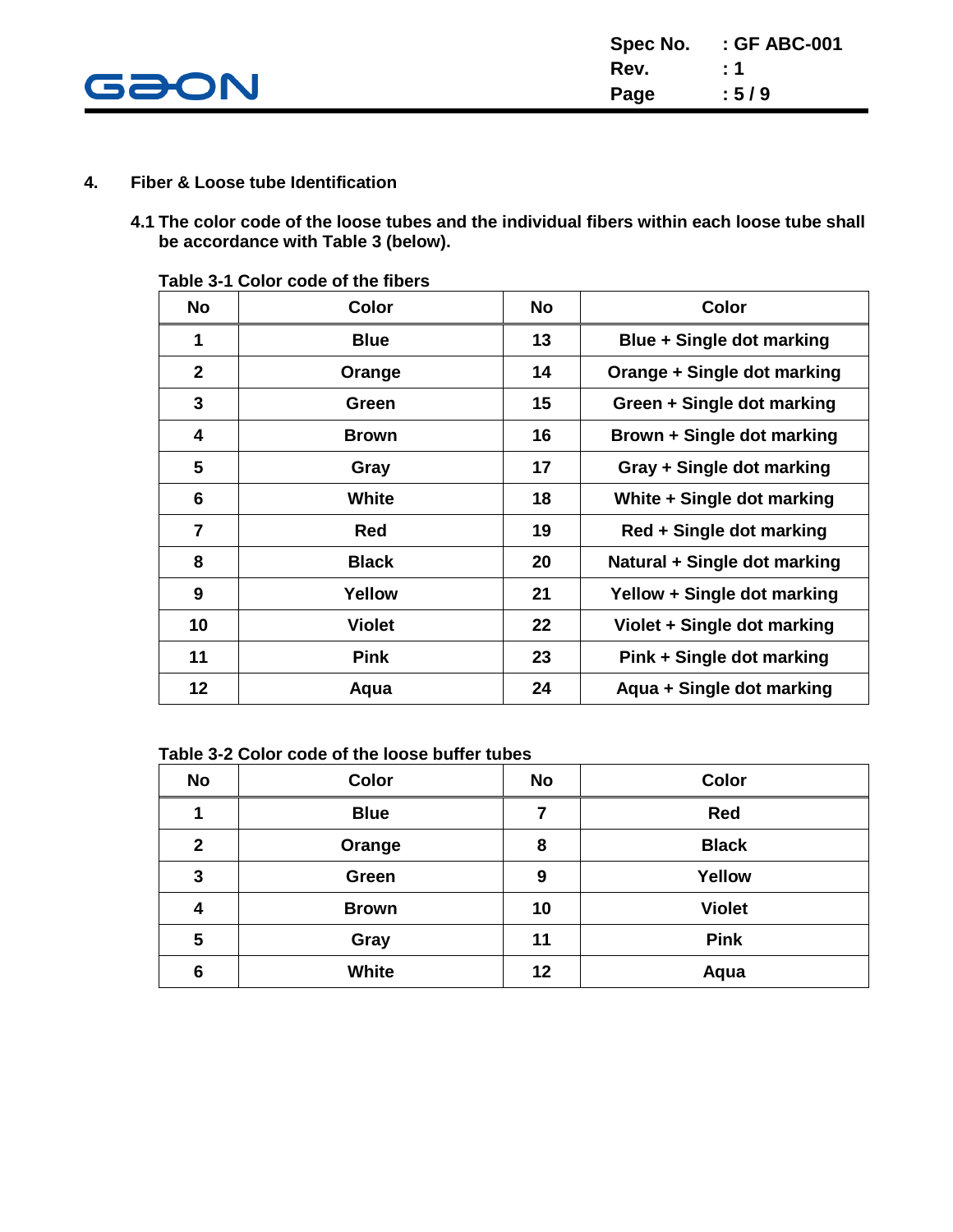

#### **5. Mechanical / Environmental Performance & Tests**

**5.1 The mechanical & environmental performance of the cable shall be in accordance with Table 4 (below). Unless otherwise specified, all attenuation measurements required in this section shall be performed at 1550nm for SM. The measurement equipment error can be occurred in range of 0.02dB.**

| <b>Items</b>                                        | <b>Description</b>                                                                                                                                                                                                                                                                                                               |
|-----------------------------------------------------|----------------------------------------------------------------------------------------------------------------------------------------------------------------------------------------------------------------------------------------------------------------------------------------------------------------------------------|
| <b>Tensile Strength</b>                             | Test method: IEC 60794-1-2 Method E1<br>$\bullet$<br>-. Mandrel diameter : 40D (D : Cable diameter)<br>-. Length under tension : $\geq$ 50 m<br>-. Applied Tensile load : 1W (W: Cable weight)<br>-. Duration of loading: 1 hour<br><b>Acceptance criteria</b><br>$\bullet$<br>-. Attenuation increment : Reversible, after test |
| <b>Crush Resistance</b><br>(Compressive<br>loading) | Test method: IEC 60794-1-2 Method E3<br>$\bullet$<br>-. Applied load: 500N<br>-. No of points : 1 point<br>-. Plate size: 100mm x 100mm<br>-. Duration of loading: 1 min.<br><b>Acceptance criteria</b><br>-. Attenuation increment : Reversible, after test                                                                     |
| Impact resistance                                   | Test method: IEC 60794-1-2 Method E4<br>$\bullet$<br>-. Applied energy : 1J<br>-. Striking surface radius: 300mm<br>-. No. of impact per point : 3points(500mm interval)<br>• Acceptance criteria<br>-. Attenuation increment : $\leq$ 0.1 dB, after test                                                                        |
| <b>Repeated bend</b>                                | Test method: IEC 60794-1-2 Method E6<br>$\bullet$<br>-. Bend radius: 20D (D : Cable diameter)<br>-. Applied load: 50N<br>-. Bend angle : $\pm 90$ degree<br>-. No. of cycles: 25 cycles<br>Acceptance criteria<br>-. No damage to the sheath and to the cable elements                                                           |
| <b>Torsion</b>                                      | Test method: IEC 60794-1-2 Method E7<br>$\bullet$<br>-. Cable twisted length: 2 m<br>-. No. of twist cycles: 10 cycles<br>-. Applied load: 50N<br>-. Twist angle: $\pm$ 180 degree<br>Acceptance criteria<br>-. Attenuation increment : Reversible, after test                                                                   |

**Table 4 Mechanical & Environmental Performance of the cable**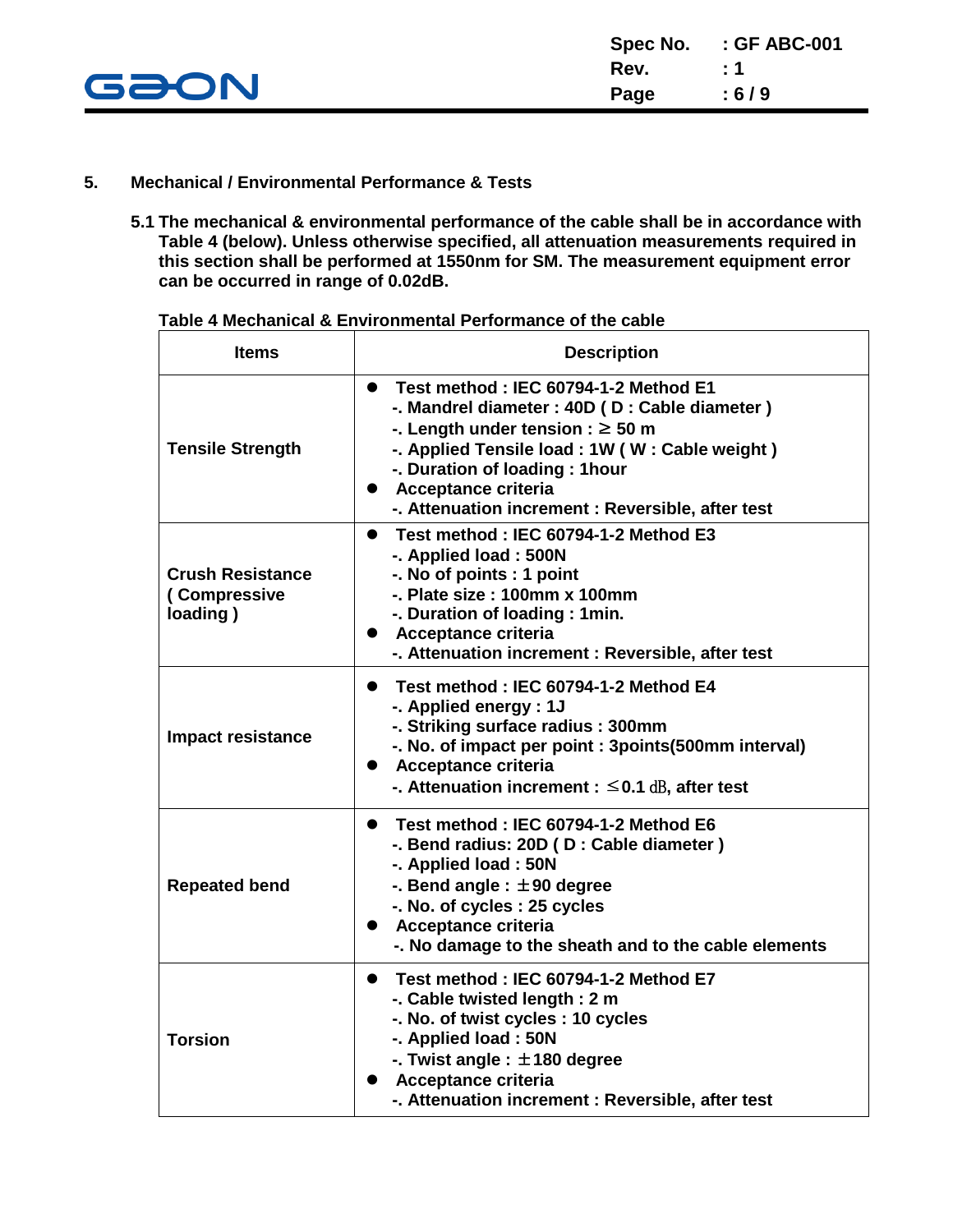**Spec No. : GF ABC-001 Rev.** : 1<br>**Page** : 7/9 **Page : 7 / 9**

|                            | Test method: IEC 60794-1-2 Method E10                |
|----------------------------|------------------------------------------------------|
| <b>Kink</b>                | -. Mandrel diameter : 40D (D : Cable diameter)       |
|                            | Acceptance criteria                                  |
|                            | -. No kink                                           |
|                            | Test method: IEC 60794-1-2 Method E11A<br>$\bullet$  |
|                            | -. Mandrel dia.: 20D (D : Cable diameter)            |
|                            | -. Bend angle : $\pm$ 180 degree                     |
| <b>Cable bend</b>          | -. No. of turns: 4 turns                             |
|                            | • Acceptance criteria                                |
|                            | -. Attenuation increment : Reversible, after test    |
|                            |                                                      |
|                            | • Test method: IEC 60794-1-2 Method F1               |
|                            | -. Cable length : $\geq$ 1000m                       |
|                            | -. Test condition : $\geq 2$ fibers shall be spliced |
|                            | -. Temperature cycling schedule (Step1)              |
| <b>Temperature Cycling</b> | +23℃→-15℃→+30℃→+60℃→+23℃                             |
|                            | Soak time : 8hours/step                              |
|                            | -. No. of cycles : 2                                 |
|                            | • Acceptance criteria                                |
|                            | -. Attenuation increment : Reversible, after test    |
|                            | (Measure during the last cycle)                      |
|                            | Test method: IEC 60794-1-2 Method F5                 |
|                            | -. Length of specimen : 3 m                          |
| <b>Water penetration</b>   | -. Height of pressure head : 1 m                     |
|                            | $-$ . Test time : 24 h                               |
|                            | Acceptance criteria<br>$\bullet$                     |
|                            | -. No leakage through the open cable end             |

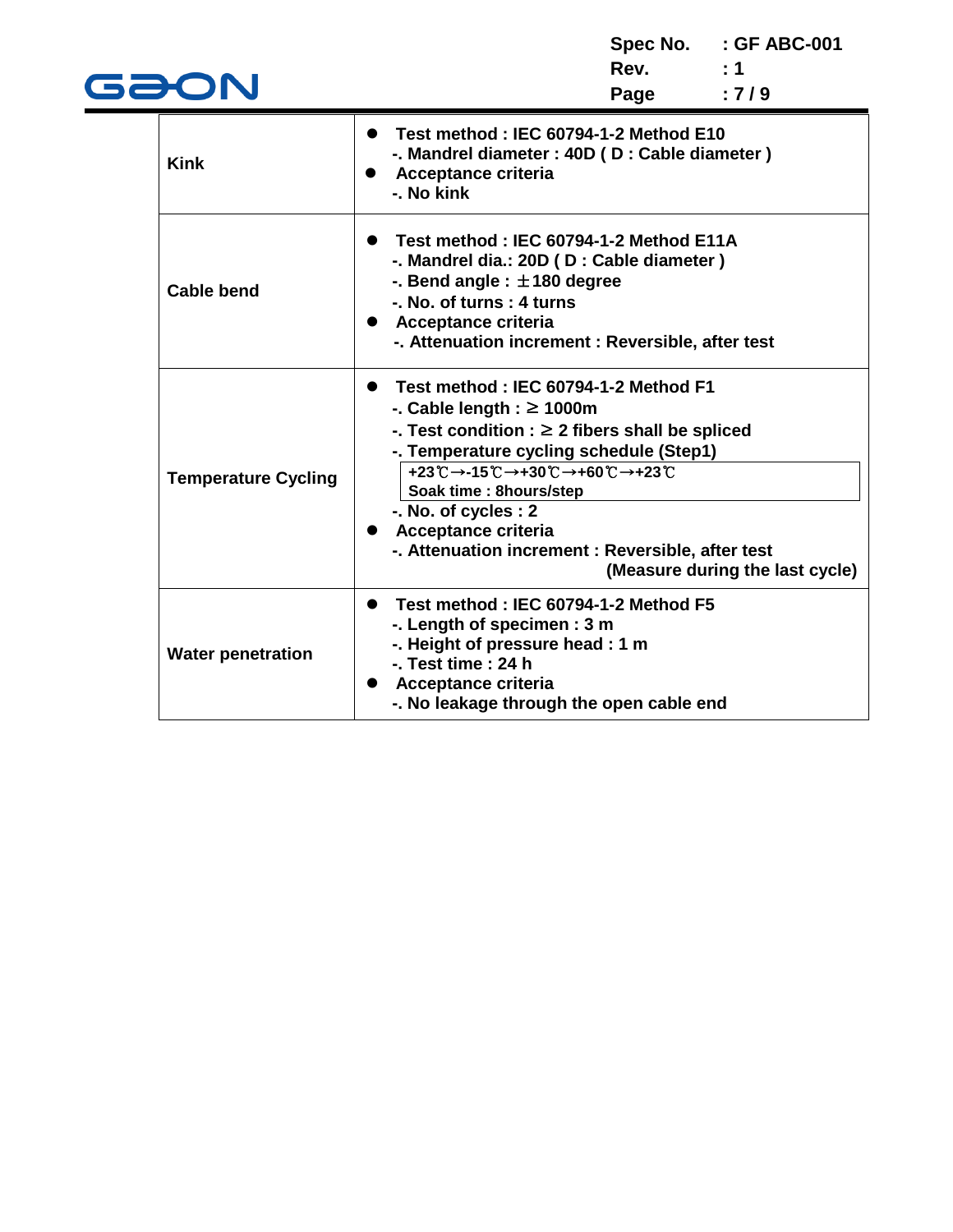

#### **6. Packing and marking**

#### **6.1 Cable marking**

**The jacket shall be marked at intervals of one meter or two feet with following information.**

- **1) Cable type & counts**
- **2) Name of the manufacturer**
- **3) Year of manufacture (\*\*\*\*)**
- **4) Serial number (####, 4digits or 5digits)**
- **5) Length marking**
	- **Ex) For SM 144 fiber cable (High density (HD))**

**0000m OJFPP-LT/ABC/HD SM 144C GAON \*\*\*\* #### 0001m**

#### **6.2 Cable packing**

- **6.2.1 Standard length of cable shall be 2000 m. Other cable length is also available if required by customer.**
- **6.2.2 Each length of the cable shall be shall be wound on a separate wooden reel.**
- **6.2.3 Both ends of the cable shall be sealed with a suitable plastic cap to prevent the entry of moisture during shipping, handling and storage.**
- **6.2.4 The cable ends shall be securely fastened to the reel to prevent the cable from becoming loose in transit or during placing operations.**
- **6.2.5 The inner end of the cable is housed into a slot on the side of the reel without extra cable length for testing.**
- **6.2.6 The reels must have a number of rotations that there is a min. free space of 50mm between the upper layer and the edge of the flanges.**
- **6.2.7 Circumference battens or Wood-fiber board shall be secured with steel band to protect the cable during normal handling and storage.**

#### **6.3 Cable reel**

- **6.3.1 Details given below shall be distinctly marked on a weather proof materials on both outer sides of the reel flange ;**
	- **1) Customer's name**
	- **2) Contract Number**
	- **3) Type & fiber counts of cable**
	- **4) Length of cable in meter**
	- **5) Drum number**
	- **6) Gross & Net weight in kilograms**
	- **7) Year of manufacture**
	- **8) Name of the manufacturer**
	- **9) Arrow showing the direction the drum shall be rolled**
	- **\* Other shipping mark is also available if required by customer.**
- **6.3.2 The cable shall be wound on the reel designed to prevent damages during shipment and installation.**
- **6.3.3 The minimum barrel diameter of the cable drums shall be at least 40 times the overall cable diameter.**
- **6.3.4 The arbor holes provided in the reels shall be 75 ~ 125 mm in diameter. The arbor hole on each flange shall be reinforced with a bearing plate.**